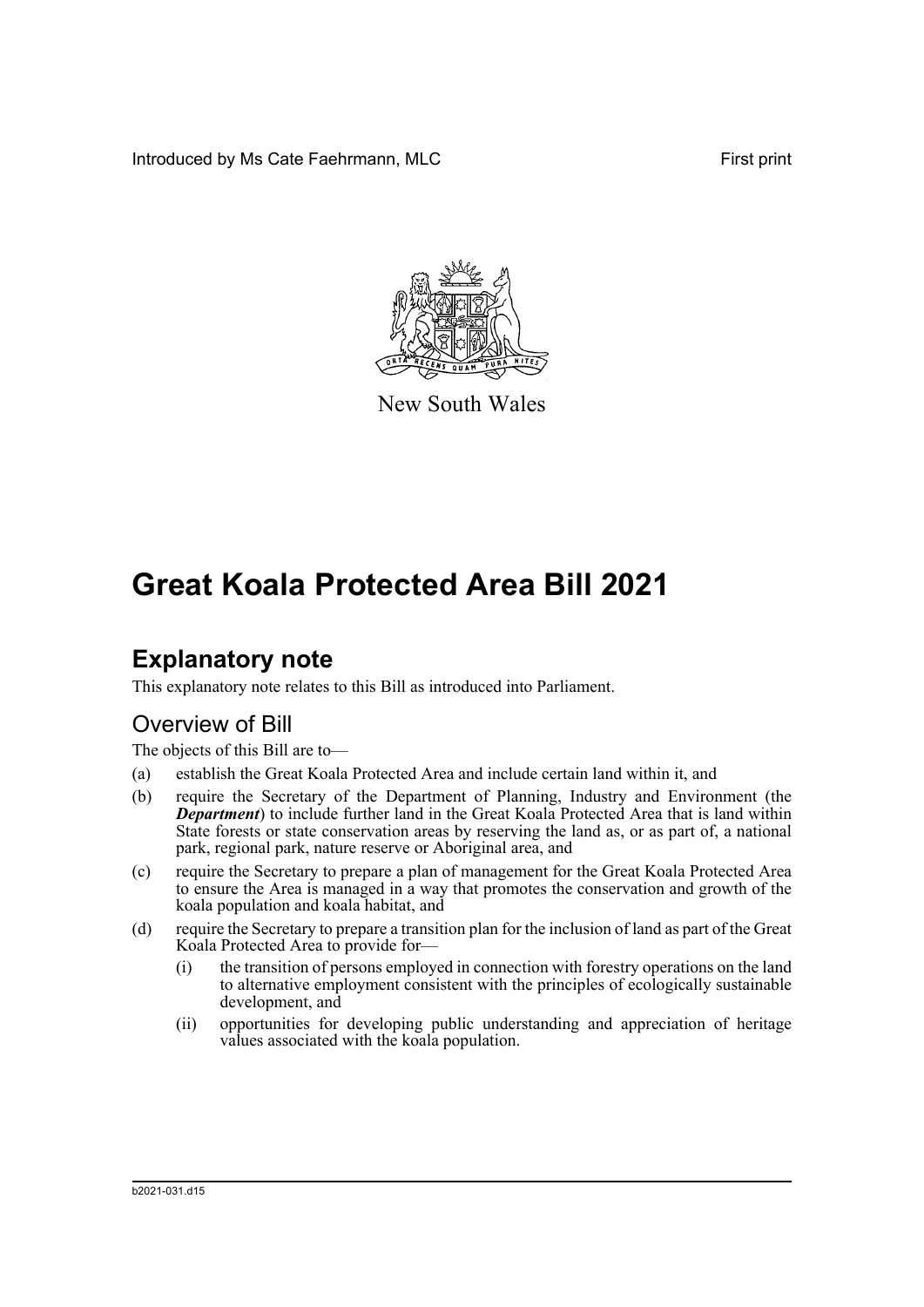## Outline of provisions

## **Part 1 Preliminary**

**Clause 1** sets out the name, also called the short title, of the proposed Act.

**Clause 2** provides for the commencement of the proposed Act on the date of assent to the proposed Act.

**Clause 3** provides for the proposed Act to bind the Crown in right of New South Wales and, in so far as the legislative power of the Parliament of New South Wales permits, the Crown in all its other capacities.

**Clause 4** sets out the main object of the proposed Act.

**Clause 5** defines certain words used in the proposed Act.

### **Part 2 Great Koala Protected Area**

#### **Division 1 Establishment and management of Great Koala Protected Area**

**Clause 6** establishes the Great Koala Protected Area. The Great Koala Protected Area is to consist of land specified in proposed Schedule 1 and land reserved under proposed section 11.

**Clause 7** provides that the primary purpose of the Great Koala Protected Area is to reverse the current trend of koala population decline by requiring land in the Area to be managed in a way that promotes the conservation and growth of the koala population and habitat (the *primary purpose*). The primary purpose applies to land within the Great Koala Protected Area in addition<br>to the management principles, within the meaning of the *National Parks and Wildlife Act 1974*, that apply to the land. To the extent of an inconsistency between the primary purpose and the management principles, the primary purpose prevails.

**Clause 8** requires the Secretary to prepare a plan of management for the Great Koala Protected Area within 12 months of the commencement of the proposed Act. The plan of management must—

(a) be consistent with the primary purpose, and

(b) provide for certain matters specified in the proposed section.

The plan of management must state how the Secretary proposes to achieve the objectives and performance measures outlined in the plan. The plan of management applies to land within the Great Koala Protected Area in addition to a plan of management within the meaning of the *National Parks and Wildlife Act 1974* (a *secondary plan of management*). The plan of management made under the proposed section prevails over a secondary plan of management to the extent of an inconsistency.

**Clause 9** sets out requirements that must be met by the Secretary of the Department (the **Secretary**) before approving the plan of management. The Secretary may approve the plan of management without changes or with changes in response to comments and submissions received. The approved plan of management must be published on a website maintained by the Department.

**Clause 10** requires the Minister administering the *National Parks and Wildlife Act 1974* and authorised officers appointed under that Act to exercise functions under the proposed Act in relation to land included in the Great Koala Protected Area consistently with the plan of management.

#### **Division 2 Reservation of State forests and state conservation areas**

**Clause 11** requires the Secretary to reserve land specified in proposed Schedule 2 as one of the following, or as part of one of the following, within 2 years of the commencement of the proposed Act—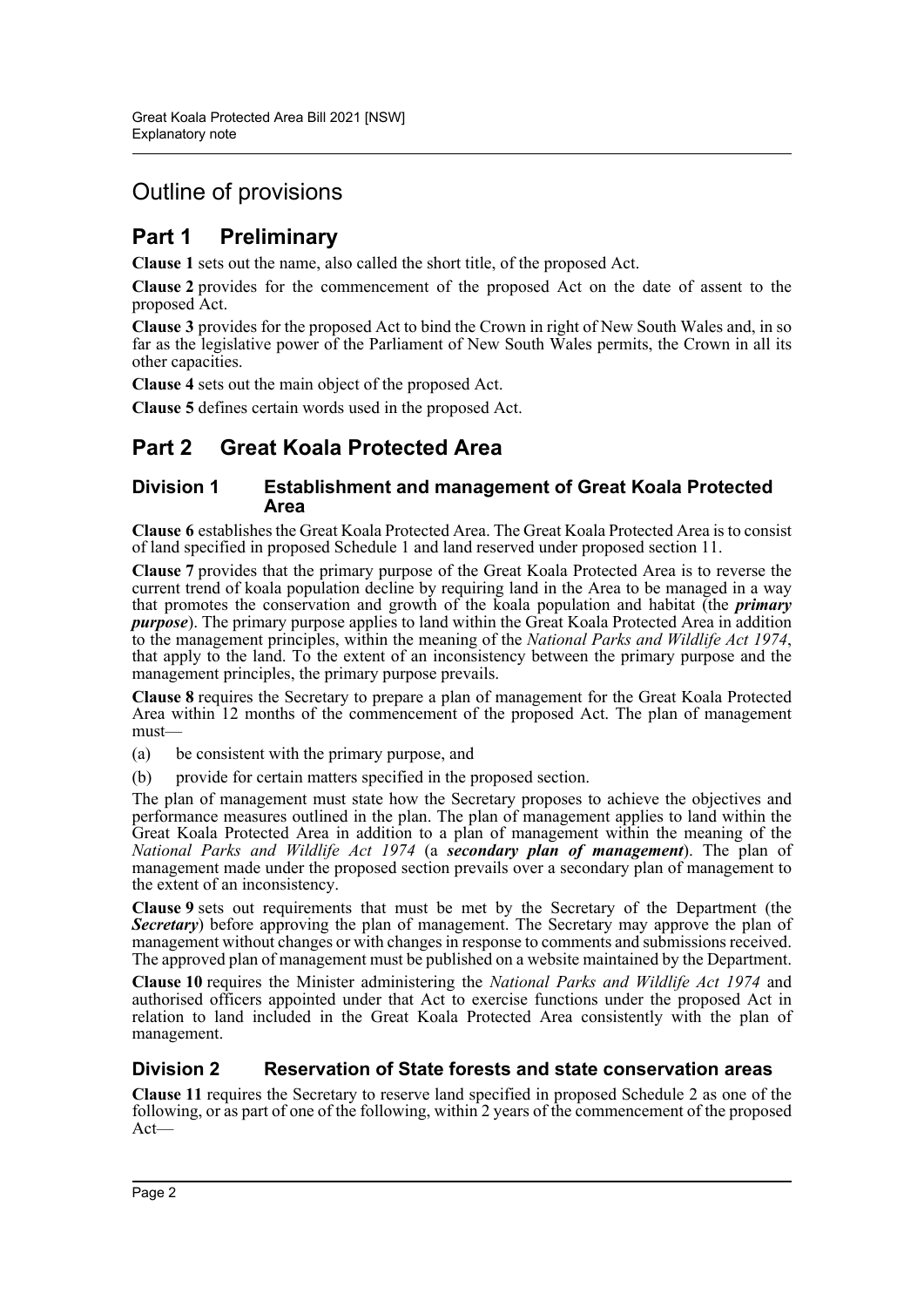- (a) a national park,
- (b) a regional park,
- (c) a nature reserve,
- (d) an Aboriginal area.

On the date the land is reserved under the proposed section, the dedication of the land as State forest or state conservation area is revoked and the land becomes part of the Great Koala Protected Area. The land is taken to have been reserved under the *National Parks and Wildlife Act 1974*, Part 4, Division 1.

The proposed section applies despite provisions of the *National Parks and Wildlife Act 1974* and the *Forestry Act 2012* relating to the reservation of land and the revocation of the dedication of land as State forest. A reservation under the proposed section does not apply to the part of a State forest specified in proposed Schedule 2 that is a plantation, within the meaning of the *Forestry Act 2012*, section 4.

**Clause 12** provides for licences or permits under the *Forestry Act 2012* affecting—

- (a) land within a national park or nature reserve specified in proposed Schedule 1 to be cancelled on the commencement of the proposed Act, and
- (b) land reserved under proposed section 11 as a national park or nature reserve to be cancelled on the date the land is reserved.

#### **Division 3 Transition plan**

**Clause 13** requires the Secretary to prepare a transition plan for the inclusion of land specified in proposed Schedule 2 as part of the Great Koala Protected Area. The transition plan must be prepared within 12 months of the commencement of the proposed Act. The transition plan must be consistent with the primary purpose. The transition plan must also provide for—

- (a) the transition of persons employed in connection with forestry operations on relevant land (*relevant persons*) to alternative employment, consistent with the principles of ecologically sustainable development, and
- (b) opportunities for developing public understanding and appreciation of heritage values associated with the koala population.

The transition plan ceases to apply to the land on the date the land is reserved under proposed section 11.

**Clause 14** sets out requirements that must be met by the Secretary before approving the transition plan. The Secretary may approve the transition plan without changes or with changes made in response to comments and submissions received. The approved transition plan must be—

- (a) tabled in each House of Parliament within 1 month after the day on which the transition plan is approved, and
- (b) published on a website maintained by the Department.

The proposed section requires Ministers administering the *National Parks and Wildlife Act 1974* and the *Forestry Act 2012* to have regard to the transition plan in carrying out functions under the Acts.

**Clause 15** provides that Parliament recommend the appropriation of funds out of the Consolidated Fund to support the implementation of the transition plan and the compensation of relevant persons.

#### **Schedule 1 NPW reserved land included in Great Koala Protected Area**

**Schedule 1** specifies NPW reserved land that is to be included in the Great Koala Protected Area.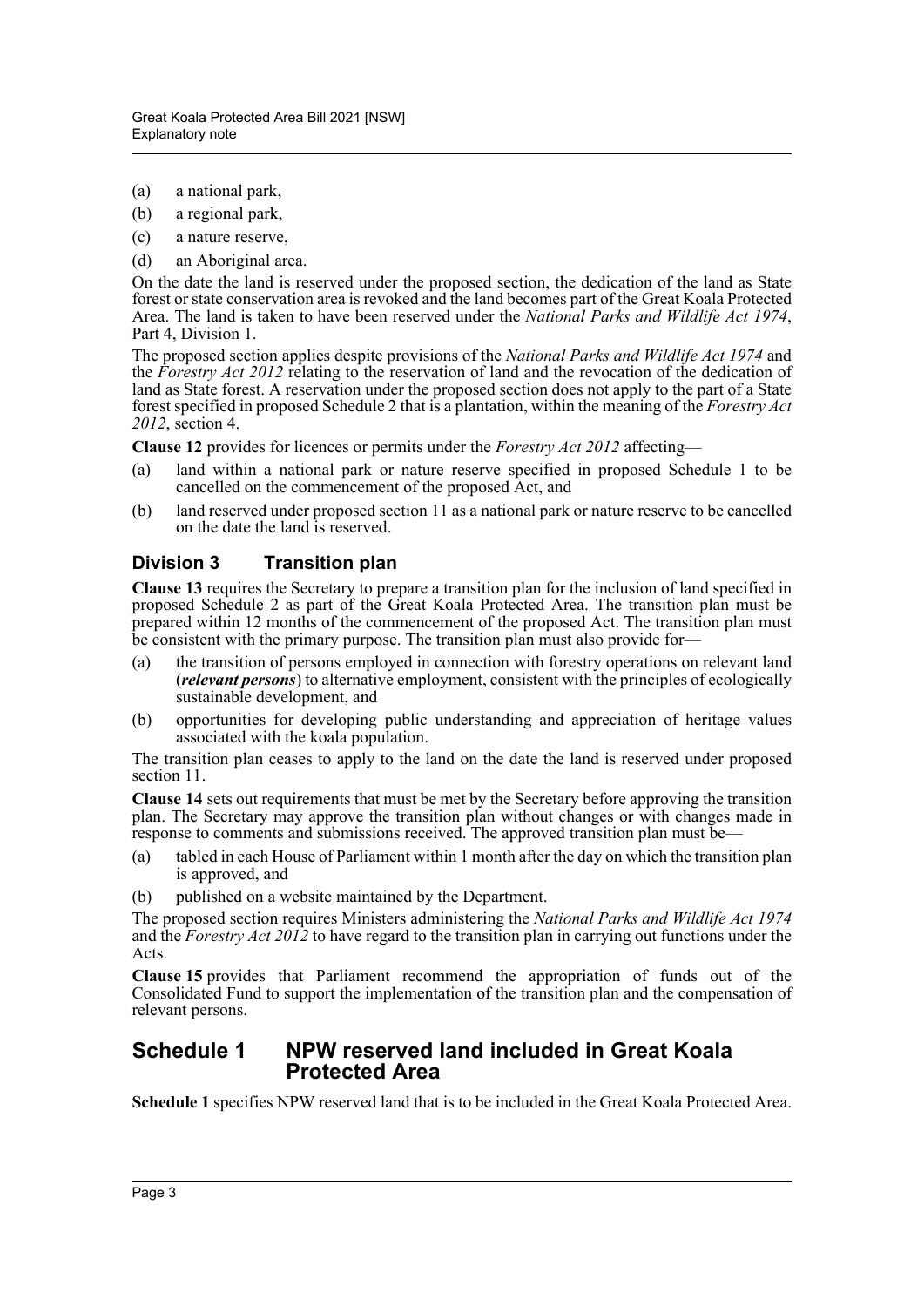#### **Schedule 2 Land to be reserved and included in Great Koala Protected Area**

**Schedule 2** specifies State forests and state conservation areas that are to be reserved under proposed section 11 and included in the Great Koala Protected Area.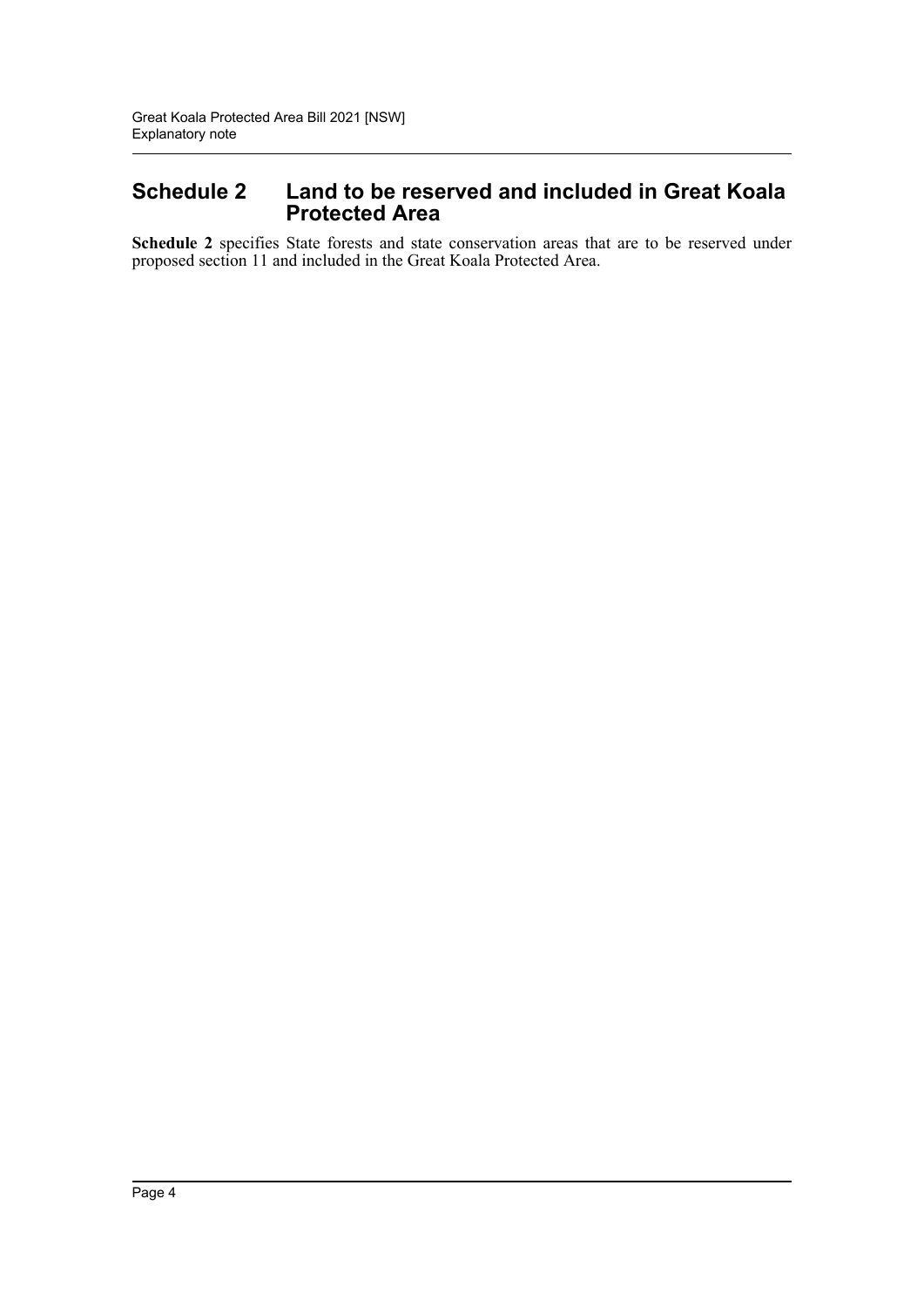Introduced by Ms Cate Faehrmann, MLC First print



New South Wales

# **Great Koala Protected Area Bill 2021**

# **Contents**

|        |                                   |                                                                                        | Page           |  |  |
|--------|-----------------------------------|----------------------------------------------------------------------------------------|----------------|--|--|
| Part 1 |                                   | <b>Preliminary</b>                                                                     |                |  |  |
|        |                                   | Name of Act                                                                            | 2              |  |  |
|        | 2                                 | Commencement                                                                           | 2              |  |  |
|        | 3                                 | <b>Act binds Crown</b>                                                                 | 2              |  |  |
|        | 4                                 | Main object of Act                                                                     | 2              |  |  |
|        | 5                                 | <b>Definitions</b>                                                                     | $\overline{2}$ |  |  |
| Part 2 | <b>Great Koala Protected Area</b> |                                                                                        |                |  |  |
|        |                                   | <b>Division 1</b><br><b>Establishment and management of Great Koala Protected Area</b> |                |  |  |
|        | 6                                 | Establishment of Great Koala Protected Area                                            | 4              |  |  |
|        | 7                                 | Management of Great Koala Protected Area                                               | 4              |  |  |
|        | 8                                 | Plan of management for Great Koala Protected Area                                      | 4              |  |  |
|        | 9                                 | Making of plan of management                                                           | 5              |  |  |
|        | 10                                | Operations under plan of management                                                    | 5              |  |  |
|        |                                   | Reservation of State forests and state conservation areas<br><b>Division 2</b>         |                |  |  |
|        | 11                                | Reservation of certain State forests and state conservation areas                      | 5              |  |  |
|        | 12                                | Licences and permits under Forestry Act 2012                                           | 6              |  |  |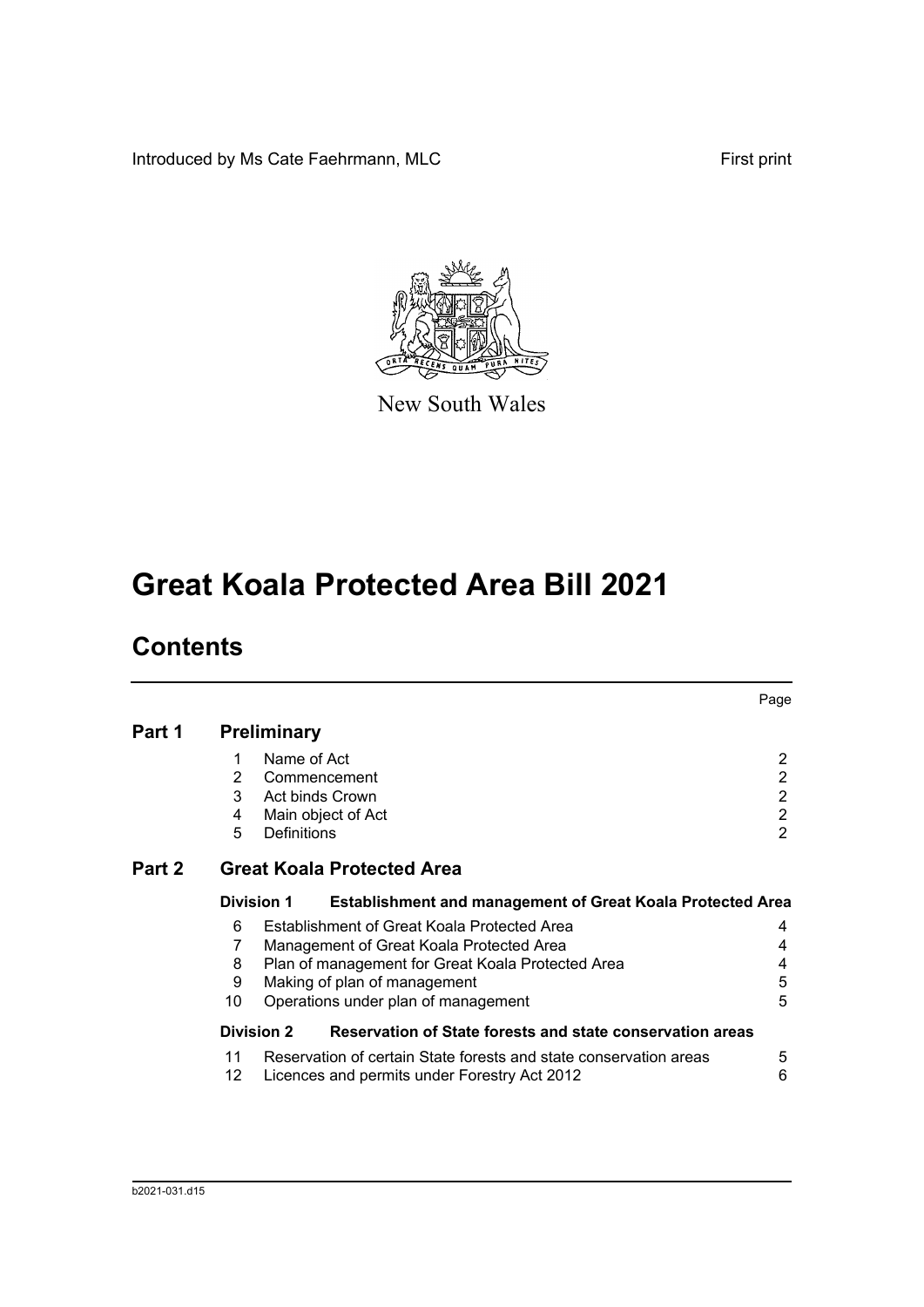#### **[Division 3 Transition plan](#page-11-1)** [13 Transition plan for inclusion of State forest in Great Koala Protected](#page-11-2)  [Area 6](#page-11-2)6, and the contract of the contract of the contract of the contract of the contract of the contract of the contract of the contract of the contract of the contract of the contract of the contract of the contract of t [14 Making of transition plan 6](#page-11-3) 15 Implementation of transition plan **[Schedule 1 NPW reserved land included in Great Koala Protected Area 8](#page-13-0) [Schedule 2 Land to be reserved and included in Great Koala Protected Area 10](#page-15-0)**

Page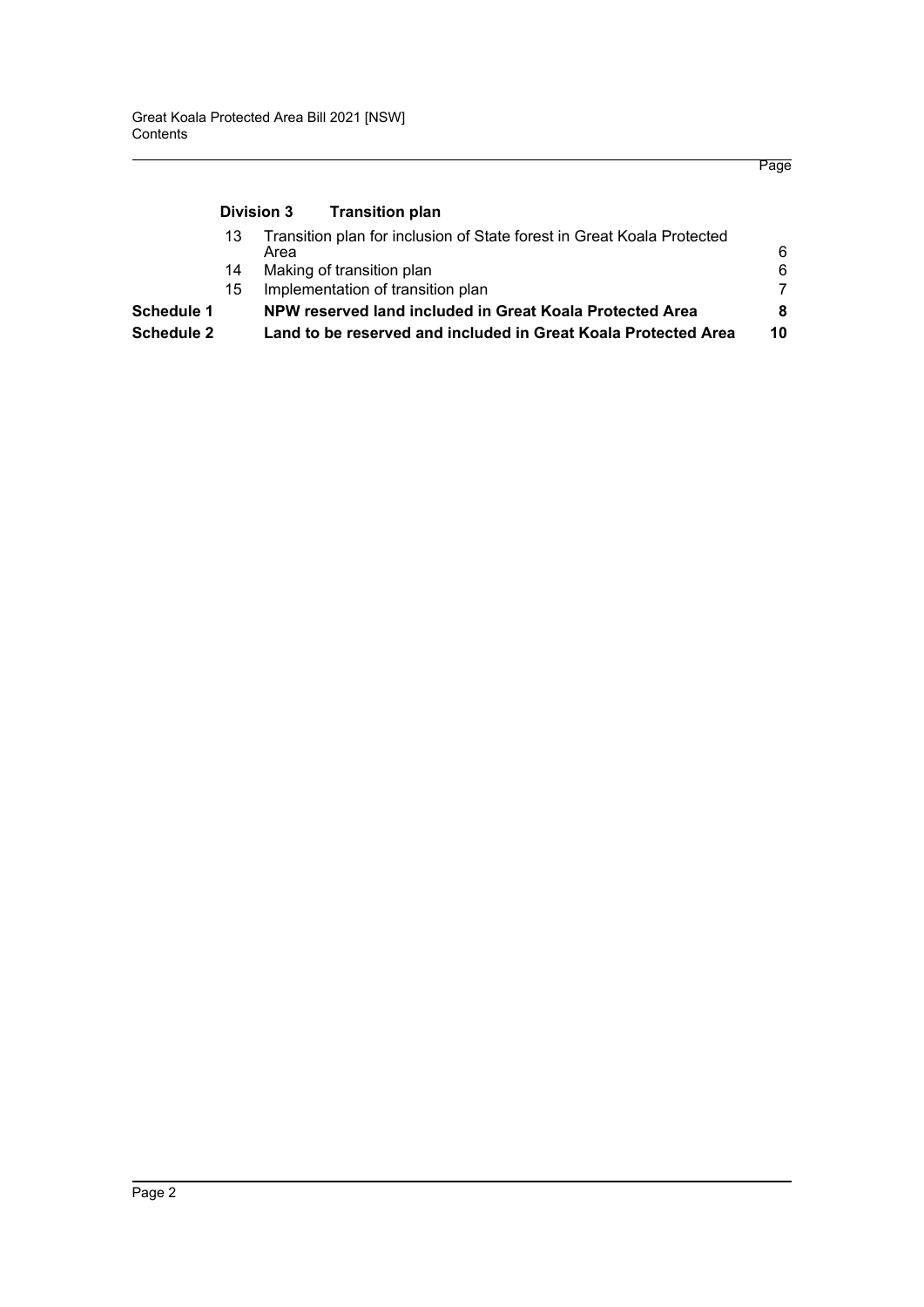

New South Wales

# **Great Koala Protected Area Bill 2021**

No , 2021

#### **A Bill for**

An Act to establish the Great Koala Protected Area to promote the conservation and growth of the koala population and habitat in certain land; and for related purposes.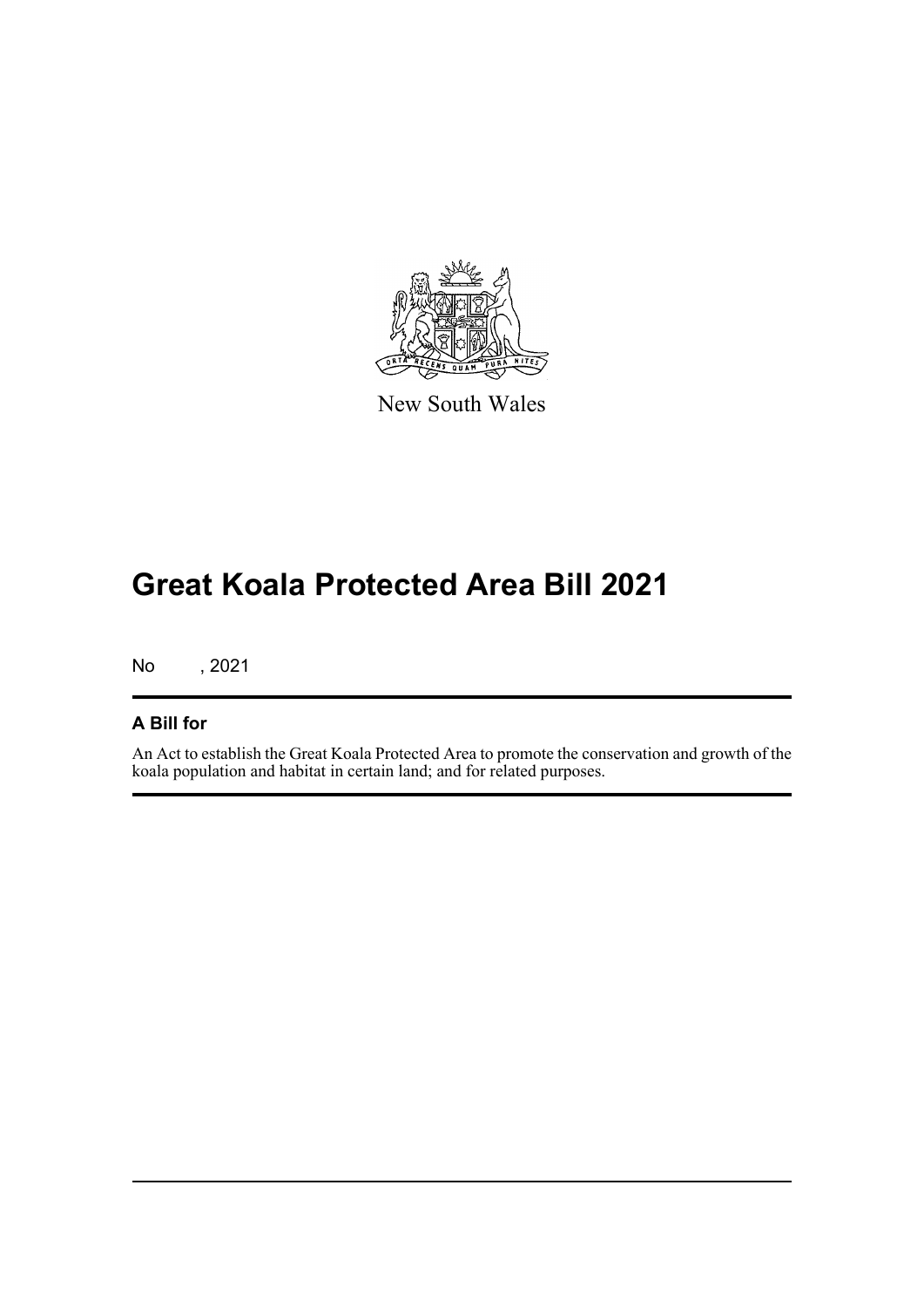<span id="page-7-5"></span><span id="page-7-4"></span><span id="page-7-3"></span><span id="page-7-2"></span><span id="page-7-1"></span><span id="page-7-0"></span>

|              | The Legislature of New South Wales enacts-                                                                                                                                                                                | 1              |
|--------------|---------------------------------------------------------------------------------------------------------------------------------------------------------------------------------------------------------------------------|----------------|
| Part 1       | <b>Preliminary</b>                                                                                                                                                                                                        | $\overline{a}$ |
| 1            | <b>Name of Act</b>                                                                                                                                                                                                        | 3              |
|              | This Act is the <i>Great Koala Protected Area Act 2021</i> .                                                                                                                                                              | 4              |
| $\mathbf{2}$ | Commencement                                                                                                                                                                                                              | 5              |
|              | This Act commences on the date of assent to this Act.                                                                                                                                                                     | 6              |
| 3            | <b>Act binds Crown</b>                                                                                                                                                                                                    | 7              |
|              | This Act binds the Crown in right of New South Wales and, in so far as the legislative<br>power of the Parliament of New South Wales permits, the Crown in all its other<br>capacities.                                   | 8<br>9<br>10   |
| 4            | <b>Main object of Act</b>                                                                                                                                                                                                 | 11             |
|              | The main object of this Act is to conserve and grow the koala population and habitat,<br>including by-                                                                                                                    | 12<br>13       |
|              | establishing the Great Koala Protected Area, and<br>(a)                                                                                                                                                                   | 14             |
|              | (b)<br>requiring the Secretary to-                                                                                                                                                                                        | 15             |
|              | reserve certain State forests and state conservation areas as, or as part<br>(i)<br>of, a national park, regional park, nature reserve or Aboriginal area, and<br>include the land in the Great Koala Protected Area, and | 16<br>17<br>18 |
|              | (11)<br>prepare a plan of management for the Great Koala Protected Area, and<br>(iii)                                                                                                                                     | 19             |
|              | prepare a transition plan for the inclusion of land as part of the Great<br>(iv)<br>Koala Protected Area.                                                                                                                 | 20<br>21       |
| 5            | <b>Definitions</b>                                                                                                                                                                                                        | 22             |
|              | In this $Act$ —                                                                                                                                                                                                           | 23             |
|              | <b>Aboriginal area</b> has the same meaning as in the National Parks and Wildlife Act<br>1974.                                                                                                                            | 24<br>25       |
|              | <b>Department</b> means the Department of Planning, Industry and Environment.                                                                                                                                             | 26             |
|              | forestry operations has the same meaning as in the Forestry Act 2012.                                                                                                                                                     | 27             |
|              | Great Koala Protected Area-see section 6.<br>national park has the same meaning as in the National Parks and Wildlife Act 1974.                                                                                           | 28             |
|              | nature reserve has the same meaning as in the National Parks and Wildlife Act 1974.                                                                                                                                       | 29<br>30       |
|              | <i>primary purpose</i> —see section 7.                                                                                                                                                                                    | 31             |
|              | regional park has the same meaning as in the National Parks and Wildlife Act 1974.                                                                                                                                        | 32             |
|              | relevant persons means persons employed in connection with forestry operations on<br>land reserved under section 11.                                                                                                      | 33<br>34       |
|              | <b>NPW reserved land</b> means land reserved by the Governor under the National Parks<br>and Wildlife Act 1974, section 30A, as-                                                                                          | 35<br>36       |
|              | a national park, or<br>(a)                                                                                                                                                                                                | 37             |
|              | (b)<br>a regional park, or                                                                                                                                                                                                | 38             |
|              | (c)<br>a nature reserve, or                                                                                                                                                                                               | 39             |
|              | an Aboriginal area.<br>(d)                                                                                                                                                                                                | 40             |
|              | Secretary means the Secretary of the Department.                                                                                                                                                                          | 41             |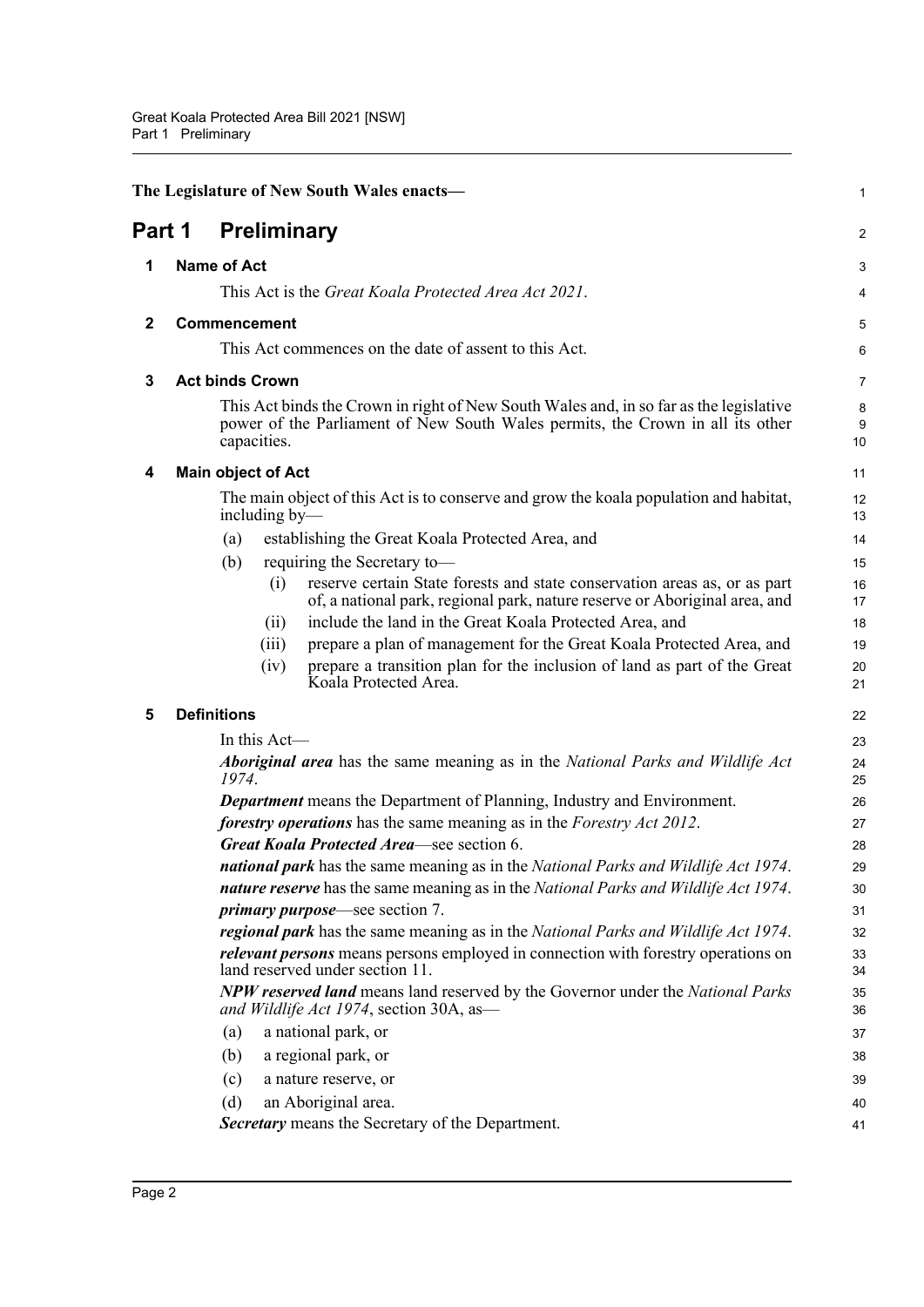*state conservation area* has the same meaning as in the *National Parks and Wildlife Act 1974*.

*State forest* has the same meaning as in the *Forestry Act 2012*.

**Note—** The *Interpretation Act 1987* contains definitions and other provisions that affect the interpretation and application of this Act.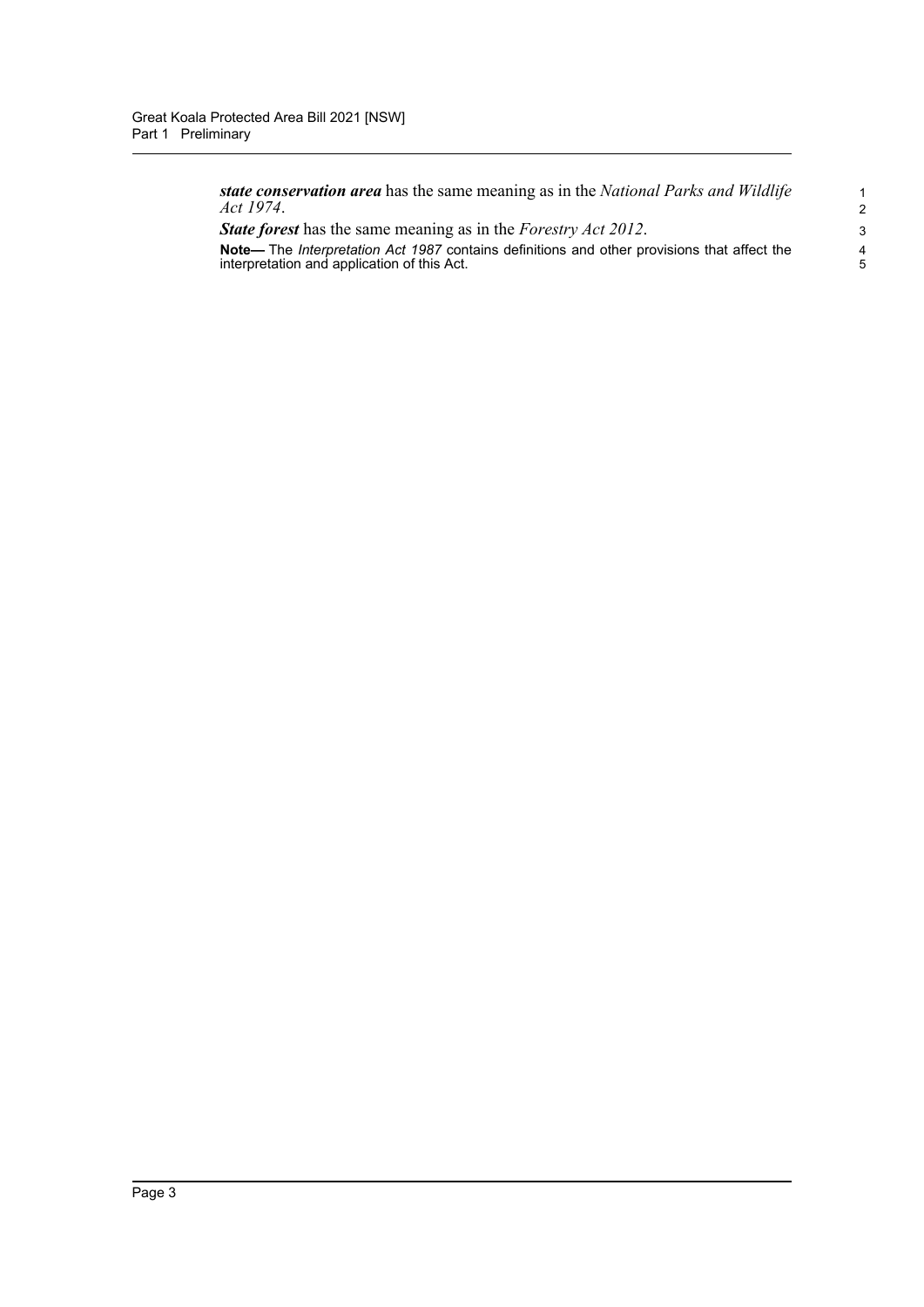<span id="page-9-4"></span><span id="page-9-3"></span><span id="page-9-2"></span><span id="page-9-1"></span><span id="page-9-0"></span>

| Part 2<br><b>Division 1</b> |     | <b>Great Koala Protected Area</b>                                                                                                                                                                                                                                                                          |                      |  |  |  |
|-----------------------------|-----|------------------------------------------------------------------------------------------------------------------------------------------------------------------------------------------------------------------------------------------------------------------------------------------------------------|----------------------|--|--|--|
|                             |     | <b>Establishment and management of Great Koala Protected</b><br><b>Area</b>                                                                                                                                                                                                                                |                      |  |  |  |
| 6                           |     | <b>Establishment of Great Koala Protected Area</b>                                                                                                                                                                                                                                                         | 4                    |  |  |  |
|                             | (1) | The Great Koala Protected Area is established.                                                                                                                                                                                                                                                             | 5                    |  |  |  |
|                             | (2) | The Great Koala Protected Area is to consist of-                                                                                                                                                                                                                                                           | 6                    |  |  |  |
|                             |     | NPW reserved land specified in Schedule 1, and<br>(a)                                                                                                                                                                                                                                                      | 7                    |  |  |  |
|                             |     | land reserved under section 11.<br>(b)                                                                                                                                                                                                                                                                     | 8                    |  |  |  |
| 7                           |     | <b>Management of Great Koala Protected Area</b>                                                                                                                                                                                                                                                            | 9                    |  |  |  |
|                             | (1) | The purpose of the Great Koala Protected Area is to reverse the current trend of koala<br>population decline by requiring land in the Great Koala Protected Area to be<br>managed in a way that promotes the conservation and growth of the koala population<br>and habitat (the <i>primary purpose</i> ). | 10<br>11<br>12<br>13 |  |  |  |
|                             | (2) | The primary purpose applies to land within the Great Koala Protected Area in<br>addition to the management principles that apply to the land, but prevails over the<br>principles to the extent of an inconsistency.                                                                                       | 14<br>15<br>16       |  |  |  |
|                             | (3) | In this section-<br><b><i>management principles</i></b> has the same meaning as in the <i>National Parks and Wildlife</i><br>Act 1974.                                                                                                                                                                     | 17<br>18<br>19       |  |  |  |
| 8                           |     | Plan of management for Great Koala Protected Area                                                                                                                                                                                                                                                          | 20                   |  |  |  |
|                             | (1) | The Secretary must prepare a plan of management for the Great Koala Protected Area<br>within 12 months of the commencement of this Act.                                                                                                                                                                    | 21<br>22             |  |  |  |
|                             | (2) | The plan of management must—                                                                                                                                                                                                                                                                               | 23                   |  |  |  |
|                             |     | be consistent with the primary purpose, and<br>(a)                                                                                                                                                                                                                                                         | 24                   |  |  |  |
|                             |     | provide for the following matters—<br>(b)                                                                                                                                                                                                                                                                  | 25                   |  |  |  |
|                             |     | the conservation of the koala population, including the conservation of<br>(i)<br>koala habitat,                                                                                                                                                                                                           | 26<br>27             |  |  |  |
|                             |     | the prohibition of works and activities that may harm the koala<br>(ii)<br>population or damage koala habitat,                                                                                                                                                                                             | 28<br>29             |  |  |  |
|                             |     | the encouragement of research into land management principles that<br>(111)<br>support the conservation of the koala population and koala habitat,                                                                                                                                                         | 30<br>31             |  |  |  |
|                             |     | the use of the Great Koala Protected Area for the purposes of scientific<br>(iv)<br>research into initiatives to promote the interests of the koala population,                                                                                                                                            | 32<br>33             |  |  |  |
|                             |     | a written scheme of operations in relation to how the Great Koala<br>(v)<br>Protected Area is to be managed consistently with the primary purpose.                                                                                                                                                         | 34<br>35             |  |  |  |
|                             | (3) | The plan of management must also state how the Secretary proposes to achieve the<br>plan's objectives and performance measures.                                                                                                                                                                            | 36<br>37             |  |  |  |
|                             | (4) | The plan of management applies to land within the Great Koala Protected Area in<br>addition to a secondary plan of management that applies to the land, but prevails over<br>the secondary plan of management to the extent of an inconsistency.                                                           | 38<br>39<br>40       |  |  |  |
|                             | (5) | In this section-                                                                                                                                                                                                                                                                                           | 41                   |  |  |  |
|                             |     | secondary plan of management means a plan of management within the meaning of<br>the National Parks and Wildlife Act 1974.                                                                                                                                                                                 | 42<br>43             |  |  |  |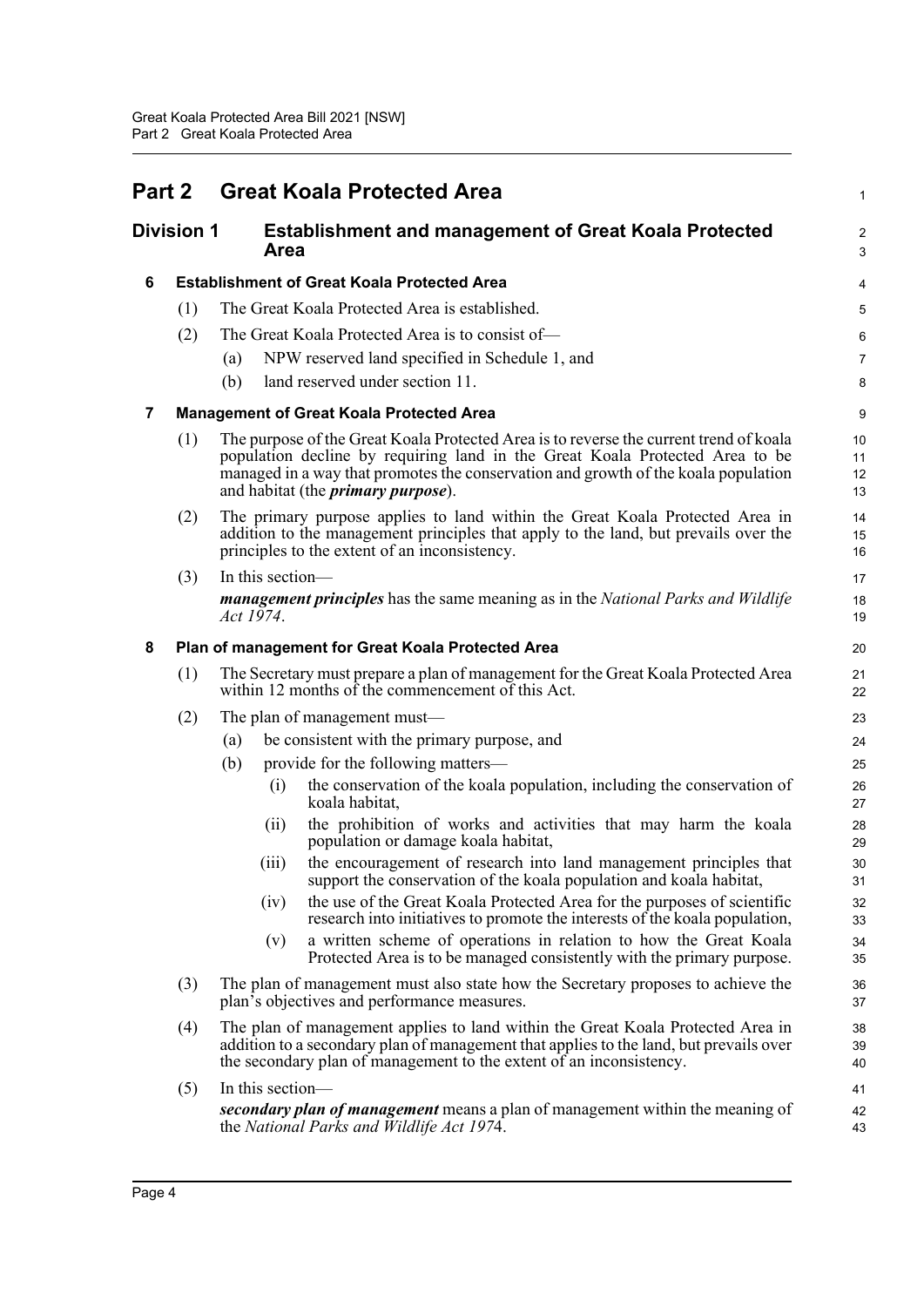<span id="page-10-3"></span><span id="page-10-2"></span><span id="page-10-1"></span><span id="page-10-0"></span>

|    | Making of plan of management |                                                                                                                                                                                                                                                       |                         |
|----|------------------------------|-------------------------------------------------------------------------------------------------------------------------------------------------------------------------------------------------------------------------------------------------------|-------------------------|
|    | (1)                          | Before approving the plan of management, the Secretary must do the following—                                                                                                                                                                         | $\overline{\mathbf{c}}$ |
|    |                              | publish a draft plan on a website maintained by the Department,<br>(a)                                                                                                                                                                                | 3                       |
|    |                              | invite comments and submissions on the draft plan within 28 days from the<br>(b)<br>date of publication,                                                                                                                                              | 4<br>5                  |
|    |                              | consider all comments and submissions received.<br>(c)                                                                                                                                                                                                | 6                       |
|    | (2)                          | The Secretary may approve the plan of management—                                                                                                                                                                                                     | 7                       |
|    |                              | without changes, or<br>(a)                                                                                                                                                                                                                            | 8                       |
|    |                              | (b)<br>with changes made in response to comments and submissions received.                                                                                                                                                                            | 9                       |
|    | (3)                          | The approved plan of management must be published on a website maintained by the<br>Department.                                                                                                                                                       | 10<br>11                |
| 10 |                              | Operations under plan of management                                                                                                                                                                                                                   | 12                      |
|    |                              | The following persons must exercise functions under the <i>National Parks and Wildlife</i><br>Act 1974 in relation to land included in the Great Koala Protected Area consistently<br>with the plan of management for the Great Koala Protected Area- | 13<br>14<br>15          |
|    |                              | the Minister administering the National Parks and Wildlife Act 1974,<br>(a)                                                                                                                                                                           | 16                      |
|    |                              | authorised officers appointed under that Act.<br>(b)                                                                                                                                                                                                  | 17                      |
|    | <b>Division 2</b>            | Reservation of State forests and state conservation areas                                                                                                                                                                                             | 18                      |
| 11 |                              | Reservation of certain State forests and state conservation areas                                                                                                                                                                                     | 19                      |
|    | (1)                          | This section applies despite—                                                                                                                                                                                                                         | 20                      |
|    |                              | the National Parks and Wildlife Act 1974, Part 4, and<br>(a)                                                                                                                                                                                          | 21                      |
|    |                              | the <i>Forestry Act 2012</i> , section 15.<br>(b)                                                                                                                                                                                                     | 22                      |
|    | (2)                          | The Secretary must, within 2 years of the commencement of this Act, reserve land<br>dedicated as State forest or state conservation area and specified in Schedule 2 as one<br>of the following or as part of one of the following-                   | 23<br>24<br>25          |
|    |                              | a national park,<br>(a)                                                                                                                                                                                                                               | 26                      |
|    |                              | a regional park,<br>(b)                                                                                                                                                                                                                               | 27                      |
|    |                              | (c)<br>a nature reserve,                                                                                                                                                                                                                              | 28                      |
|    |                              | (d)<br>an Aboriginal area.                                                                                                                                                                                                                            | 29                      |
|    | (3)                          | On the date land is reserved under this section-                                                                                                                                                                                                      | 30                      |
|    |                              | the dedication of the land as State forest or state conservation area is revoked,<br>(a)<br>and                                                                                                                                                       | 31<br>32                |
|    |                              | the land becomes part of the Great Koala Protected Area.<br>(b)                                                                                                                                                                                       | 33                      |
|    | (4)                          | Land reserved under this section is taken to have been reserved by the Governor<br>under the National Parks and Wildlife Act 1974, Part 4, Division 1.                                                                                                | 34<br>35                |
|    | (5)                          |                                                                                                                                                                                                                                                       | 36                      |
|    |                              | Despite subsection (2), a reservation under this section does not apply to the part of<br>a State forest specified in Schedule 2 that is a plantation.                                                                                                | 37                      |
|    | (6)                          | In this section-                                                                                                                                                                                                                                      | 38                      |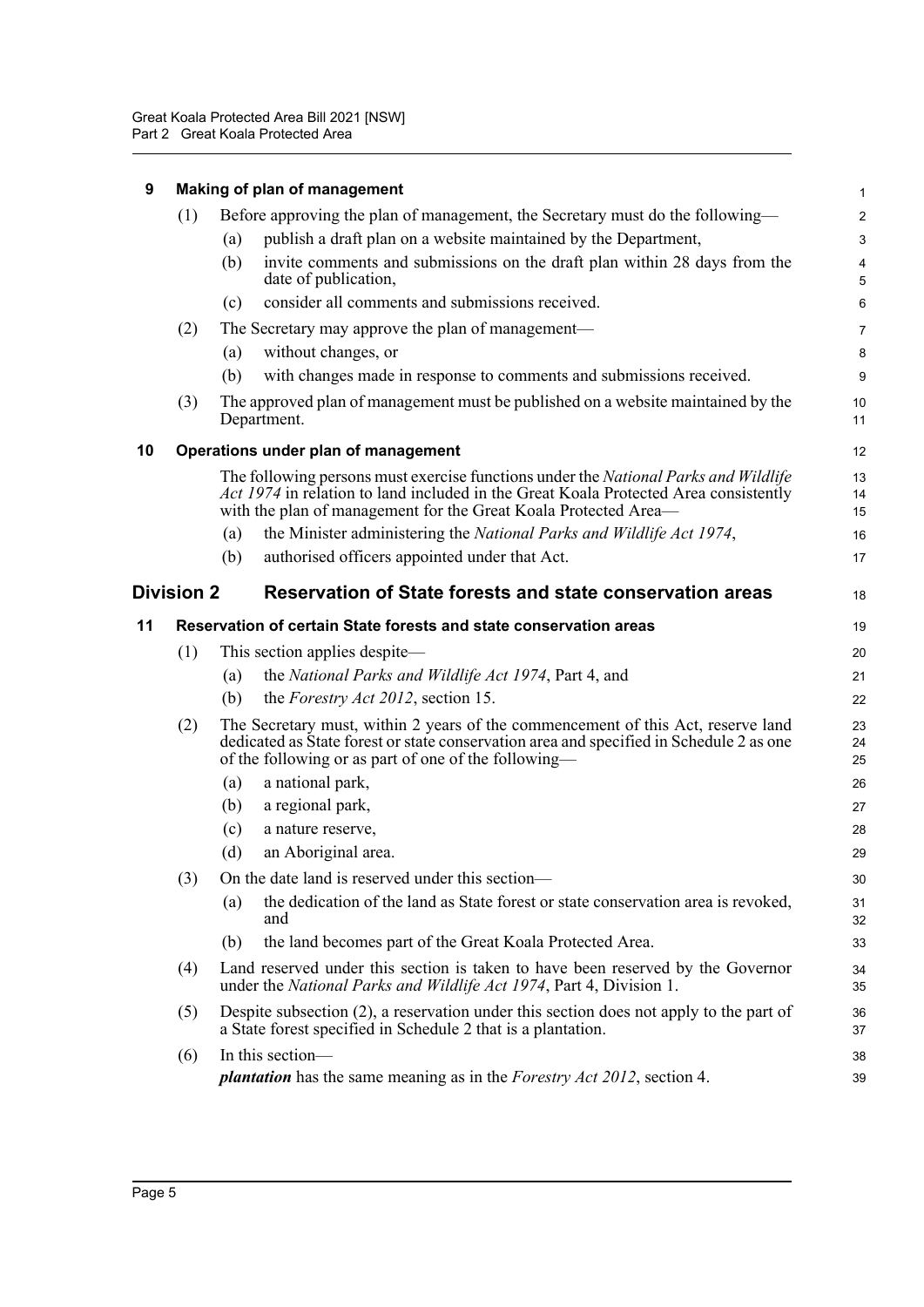<span id="page-11-3"></span><span id="page-11-2"></span><span id="page-11-1"></span><span id="page-11-0"></span>

| 12 |                   |     | Licences and permits under Forestry Act 2012                                                                                                                                                       | 1                                     |
|----|-------------------|-----|----------------------------------------------------------------------------------------------------------------------------------------------------------------------------------------------------|---------------------------------------|
|    |                   |     | Despite the <i>National Parks and Wildlife Act 1974</i> , sections 42(2) and 55(2), a licence<br>or permit under the <i>Forestry Act 2012</i> affecting—                                           | $\sqrt{2}$<br>$\sqrt{3}$              |
|    |                   | (a) | land within a national park or nature reserve specified in Schedule $1$ —is<br>cancelled on the commencement of this Act, and                                                                      | $\overline{\mathbf{4}}$<br>$\sqrt{5}$ |
|    |                   | (b) | land reserved under section 11 as a national park or nature reserve—is<br>cancelled on the date the land is reserved under that section.                                                           | $\,6\,$<br>$\overline{7}$             |
|    | <b>Division 3</b> |     | <b>Transition plan</b>                                                                                                                                                                             | 8                                     |
| 13 |                   |     | Transition plan for inclusion of State forest in Great Koala Protected Area                                                                                                                        | $\boldsymbol{9}$                      |
|    | (1)               |     | The Secretary must, within 12 months of the commencement of this Act, prepare a<br>transition plan for the inclusion of land specified in Schedule 2 as part of the Great<br>Koala Protected Area. | 10<br>11<br>12                        |
|    | (2)               |     | The transition plan must—                                                                                                                                                                          | 13                                    |
|    |                   | (a) | be consistent with the primary purpose, and                                                                                                                                                        | 14                                    |
|    |                   | (b) | provide for the following matters—                                                                                                                                                                 | 15                                    |
|    |                   |     | the transition of relevant persons to alternative employment consistent<br>(i)<br>with the principles of ecologically sustainable development,                                                     | 16<br>17                              |
|    |                   |     | opportunities for developing public understanding and appreciation of<br>(ii)<br>heritage values associated with the koala population, including—                                                  | 18<br>19                              |
|    |                   |     | opportunities for sustainable visitor or tourist use and enjoyment<br>(A)<br>of the land, and                                                                                                      | 20<br>21                              |
|    |                   |     | the development of educational programs about the conservation<br>(B)<br>of the koala population and koala habitat.                                                                                | 22<br>23                              |
|    | (3)               |     | The transition plan ceases to apply to the land on the date the land is reserved under<br>section 11.                                                                                              | 24<br>25                              |
|    | (4)               |     | In this section-                                                                                                                                                                                   | 26                                    |
|    |                   |     | <i>ecologically sustainable development</i> has the same meaning as in the <i>Protection of</i><br><i>the Environment Administration Act 1991</i> , section 6(2).                                  | 27<br>28                              |
| 14 |                   |     | <b>Making of transition plan</b>                                                                                                                                                                   | 29                                    |
|    | (1)               |     | Before approving the transition plan, the Secretary must do the following—                                                                                                                         | 30                                    |
|    |                   | (a) | publish a draft plan on a website maintained by the Department,                                                                                                                                    | 31                                    |
|    |                   | (b) | invite comments and submissions on the draft plan within 28 days from the<br>date of publication,                                                                                                  | 32<br>33                              |
|    |                   | (c) | consider all comments and submissions received.                                                                                                                                                    | 34                                    |
|    | (2)               |     | The Secretary may approve the transition plan—                                                                                                                                                     | 35                                    |
|    |                   | (a) | without changes, or                                                                                                                                                                                | 36                                    |
|    |                   | (b) | with changes made in response to comments and submissions received.                                                                                                                                | 37                                    |
|    | (3)               |     | The approved transition plan must-                                                                                                                                                                 | 38                                    |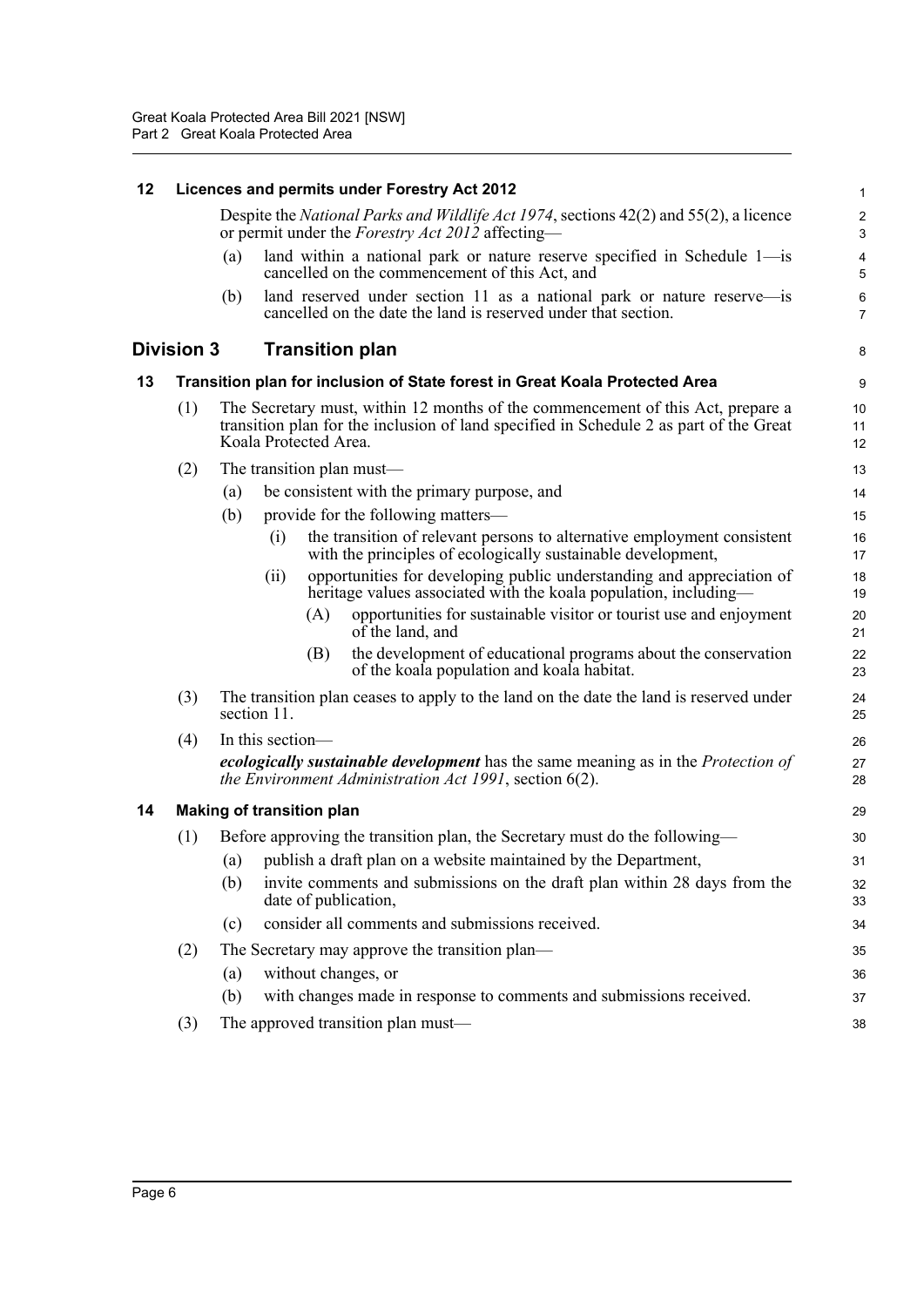<span id="page-12-0"></span>

|    |                                   | (a) | be tabled in each House of Parliament within one month after the day on which<br>the transition plan is approved, and                                                       | $\mathfrak{p}$      |  |
|----|-----------------------------------|-----|-----------------------------------------------------------------------------------------------------------------------------------------------------------------------------|---------------------|--|
|    |                                   | (b) | be published on a website maintained by the Department.                                                                                                                     | 3                   |  |
|    | (4)                               |     | Ministers administering the National Parks and Wildlife Act 1974 and Forestry Act<br>2012 must have regard to the transition plan in carrying out functions under the Acts. | $\overline{4}$<br>5 |  |
| 15 | Implementation of transition plan |     |                                                                                                                                                                             |                     |  |
|    |                                   |     | Parliament recommends the appropriation of funds out of the Consolidated Fund to<br>$support-$                                                                              | 7<br>8              |  |
|    |                                   | (a) | the implementation of the transition plan, and                                                                                                                              | 9                   |  |
|    |                                   | (b) | the compensation of relevant persons.                                                                                                                                       | 10                  |  |
|    |                                   |     |                                                                                                                                                                             |                     |  |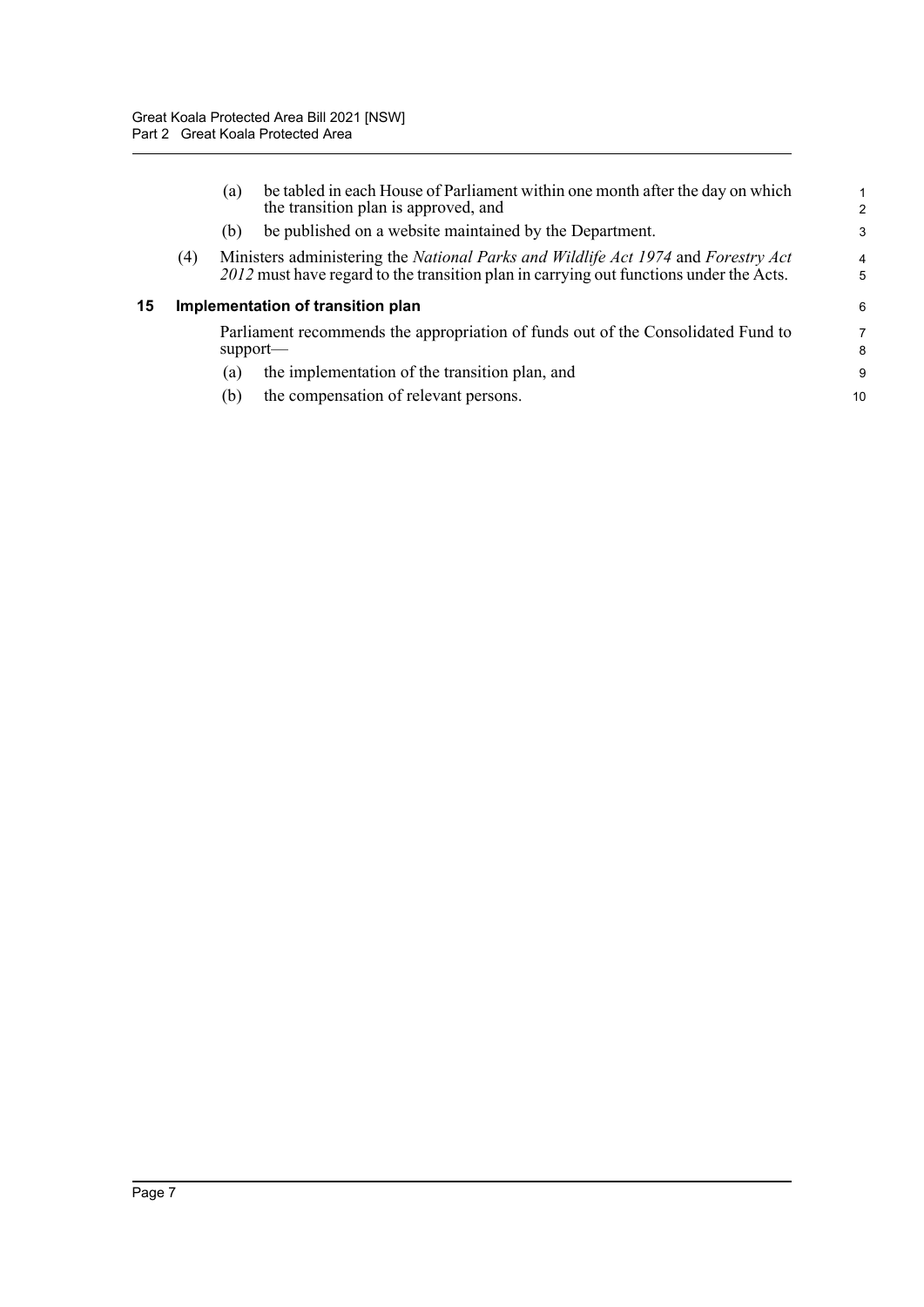### <span id="page-13-0"></span>**Schedule 1 NPW reserved land included in Great Koala Protected Area**

1 2

|   |                                      | section 6 | 3  |
|---|--------------------------------------|-----------|----|
| 1 | <b>National parks</b>                |           | 4  |
|   | <b>Bellinger River National Park</b> |           | 5  |
|   | <b>Bindarri National Park</b>        |           | 6  |
|   | <b>Bongil Bongil National Park</b>   |           | 7  |
|   | <b>Cascade National Park</b>         |           | 8  |
|   | Chaelundi National Park              |           | 9  |
|   | Dorrigo National Park                |           | 10 |
|   | Dunggir National Park                |           | 11 |
|   | Gumbaynggirr National Park           |           | 12 |
|   | Guy Fawkes River National Park       |           | 13 |
|   | New England National Park            |           | 14 |
|   | Nymboi-Binderay National Park        |           | 15 |
|   | <b>Ulidarra National Park</b>        |           | 16 |
|   | Yarriabini National Park             |           | 17 |
|   | Yuraygir National Park               |           | 18 |
| 2 | <b>Regional parks</b>                |           | 19 |
|   | Coffs Coast Regional Park            |           | 20 |
| 3 | <b>Nature reserves</b>               |           | 21 |
|   | Baalijin Nature Reserve              |           | 22 |
|   | Bagul Waajaarr Nature Reserve        |           | 23 |
|   | <b>Bollanolla Nature Reserve</b>     |           | 24 |
|   | <b>Bowraville Nature Reserve</b>     |           | 25 |
|   | <b>Byrnes Scrub Nature Reserve</b>   |           | 26 |
|   | Coramba Nature Reserve               |           | 27 |
|   | Deer Vale Nature Reserve             |           | 28 |
|   | Garby Nature Reserve                 |           | 29 |
|   | Hortons Creek Nature Reserve         |           | 30 |
|   | Jaaningga Nature Reserve             |           | 31 |
|   | Jagun Nature Reserve                 |           | 32 |
|   | <b>Jobs Mountain Nature Reserve</b>  |           | 33 |
|   | Juugawaarri Nature Reserve           |           | 34 |
|   | Kororo Nature Reserve                |           | 35 |
|   | Moonee Beach Nature Reserve          |           | 36 |
|   |                                      |           |    |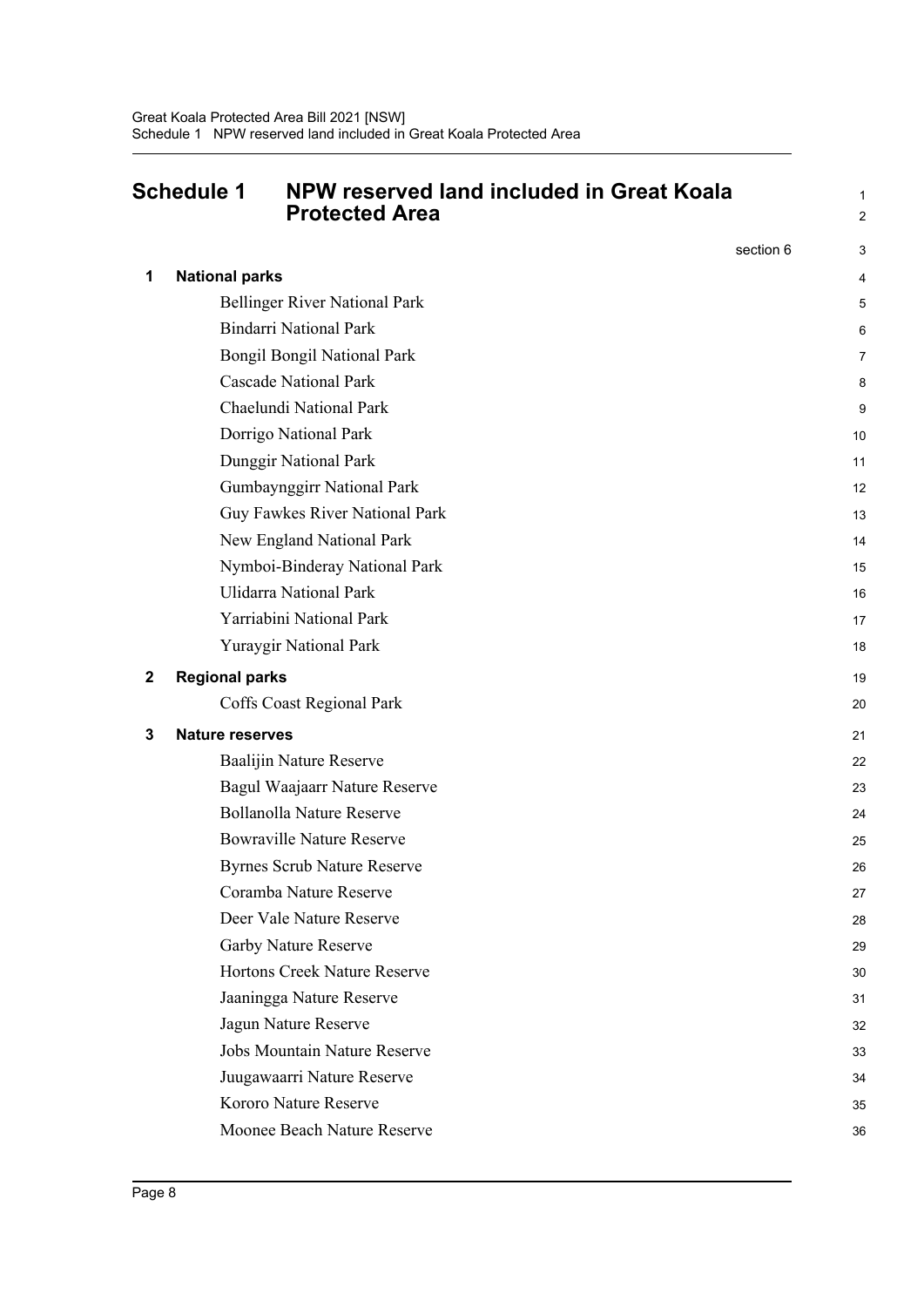| 1              |
|----------------|
| 2              |
| 3              |
| $\overline{4}$ |
| 5              |
| 6              |
| $\overline{7}$ |
| 8              |
| 9              |
| 10             |
| 11             |
|                |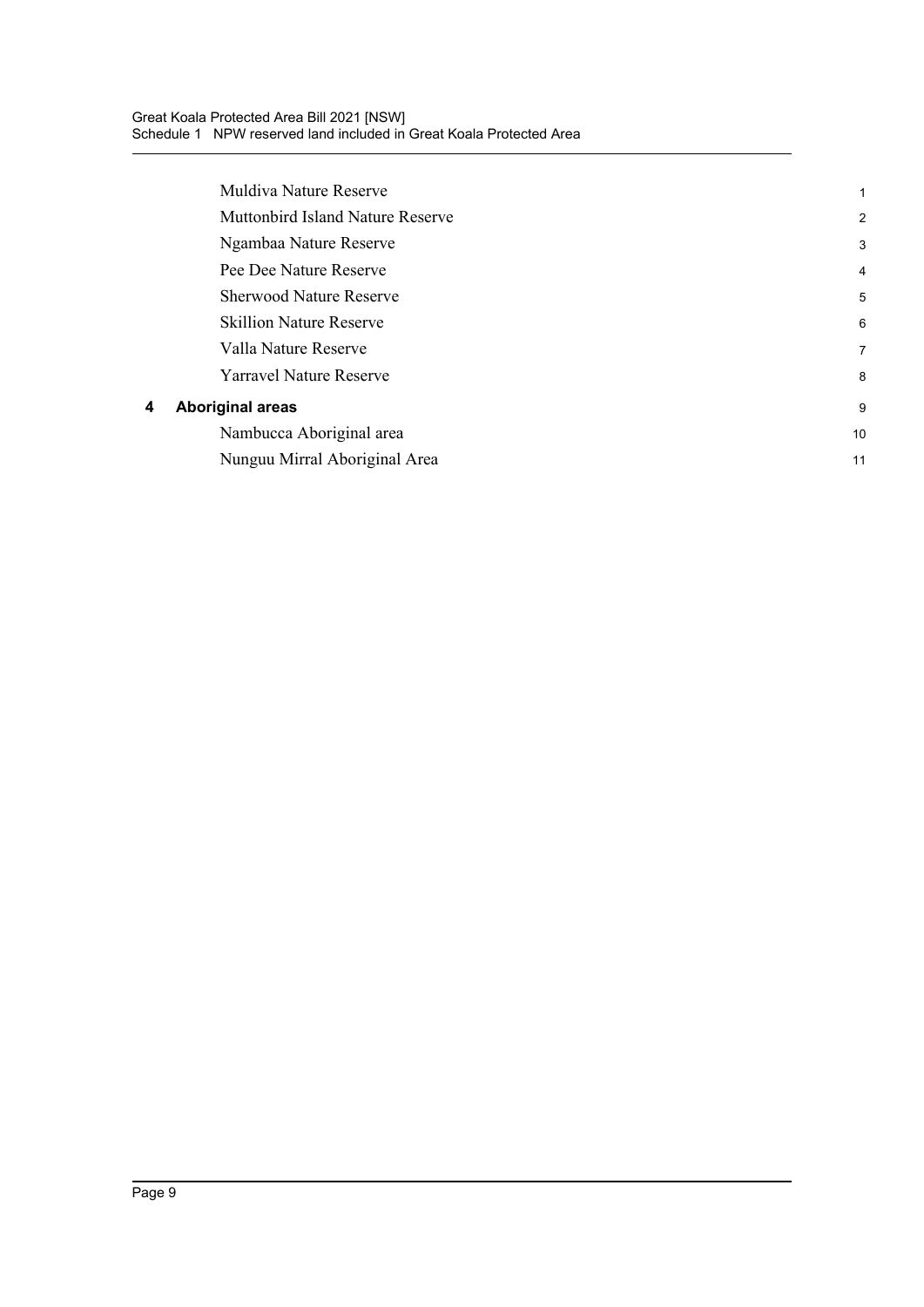#### <span id="page-15-0"></span>**Schedule 2 Land to be reserved and included in Great Koala Protected Area**

1 2

|   |                                    | section 11 | 3  |
|---|------------------------------------|------------|----|
| 1 | <b>State forests</b>               |            | 4  |
|   | Bagawa State Forest                |            | 5  |
|   | <b>Boambee State Forest</b>        |            | 6  |
|   | <b>Boundary Creek State Forest</b> |            | 7  |
|   | Buckra Bendinni State Forest       |            | 8  |
|   | Chaelundi State Forest             |            | 9  |
|   | <b>Clouds Creek State Forest</b>   |            | 10 |
|   | Collombatti State Forest           |            | 11 |
|   | <b>Conglomerate State Forest</b>   |            | 12 |
|   | Diehappy State Forest              |            | 13 |
|   | <b>Ellis State Forest</b>          |            | 14 |
|   | <b>Gladstone State Forest</b>      |            | 15 |
|   | <b>Gundar State Forest</b>         |            | 16 |
|   | <b>Hyland State Forest</b>         |            | 17 |
|   | Ingalba State Forest               |            | 18 |
|   | <b>Irishman State Forest</b>       |            | 19 |
|   | Kangaroo River State Forest        |            | 20 |
|   | Little Newry State Forest          |            | 21 |
|   | <b>Lower Bucca State Forest</b>    |            | 22 |
|   | Marara State Forest                |            | 23 |
|   | Marengo State Forest               |            | 24 |
|   | Mistake State Forest               |            | 25 |
|   | Moonpar State Forest               |            | 26 |
|   | Muldiva State Forest               |            | 27 |
|   | Nambucca State Forest              |            | 28 |
|   | Nana Creek State Forest            |            | 29 |
|   | Never Never State Forest           |            | 30 |
|   | Newry State Forest                 |            | 31 |
|   | Nulla-Five Day State Forest        |            | 32 |
|   | Oakes State Forest                 |            | 33 |
|   | Old Station State Forest           |            | 34 |
|   | Orara East State Forest            |            | 35 |
|   | <b>Orara West State Forest</b>     |            | 36 |